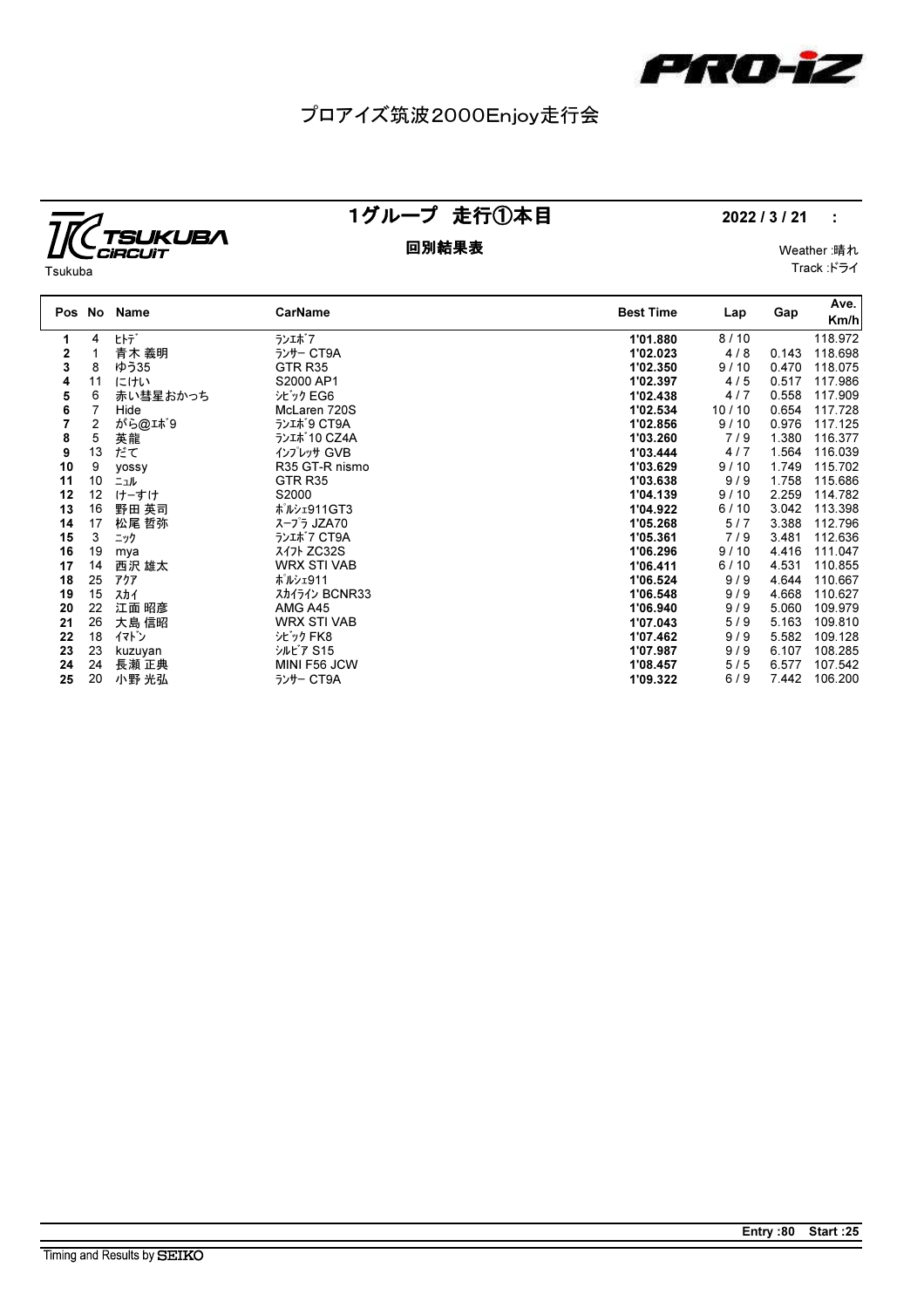

## プロアイズ筑波2000Enjoy走行会

# J<br>**TSUKUBA**<br>GIRCUIT Tsukuba

### 1グループ 走行②本目 2022 / 3 / 21 :

回別結果表 Weather :晴れ Track :ドライ

| Pos No |    | Name         | CarName            | <b>Best Time</b> | Lap | Gap    | Ave.<br>Km/h |
|--------|----|--------------|--------------------|------------------|-----|--------|--------------|
| 1      | 4  | ヒトデ          | ランエボフ              | 1'00.123         | 2/9 |        | 122.449      |
| 2      |    | Hide         | McLaren 720S       | 1'01.408         | 2/8 | 1.285  | 119.887      |
| 3      | 8  | ゆう35         | GTR <sub>R35</sub> | 1'01.959         | 7/9 | 1.836  | 118.821      |
| 4      | 5  | 英龍           | ランエポ 10 CZ4A       | 1'02.284         | 3/7 | 2.161  | 118.201      |
| 5      | 10 | ニュル          | GTR <sub>R35</sub> | 1'02.709         | 6/8 | 2.586  | 117.399      |
| 6      | 13 | だて           | インプレッサ GVB         | 1'02.864         | 3/7 | 2.741  | 117.110      |
| 7      | 3  | ニック          | ランエポ7 CT9A         | 1'03.468         | 3/7 | 3.345  | 115.995      |
| 8      | 9  | <b>VOSSV</b> | R35 GT-R nismo     | 1'03.498         | 3/7 | 3.375  | 115.941      |
| 9      | 12 | けーすけ         | S2000              | 1'03.850         | 4/9 | 3.727  | 115.301      |
| 10     | 17 | 松尾 哲弥        | スープラ JZA70         | 1'03.859         | 5/8 | 3.736  | 115.285      |
| 11     | 2  | がら@エボ9       | ランエポ9 CT9A         | 1'04.747         | 3/3 | 4.624  | 113.704      |
| 12     | 16 | 野田 英司        | ポルシェ911GT3         | 1'04.864         | 9/9 | 4.741  | 113.499      |
| 13     | 25 | アクア          | ポルシェ911            | 1'05.111         | 7/7 | 4.988  | 113.068      |
| 14     | 15 | スカイ          | スカイライン BCNR33      | 1'05.573         | 6/8 | 5.450  | 112.272      |
| 15     | 18 | イマドン         | シビック FK8           | 1'05.619         | 3/7 | 5.496  | 112.193      |
| 16     | 26 | 大島 信昭        | <b>WRX STI VAB</b> | 1'05.623         | 4/7 | 5.500  | 112.186      |
| 17     | 14 | 西沢 雄太        | <b>WRX STI VAB</b> | 1'05.819         | 4/8 | 5.696  | 111.852      |
| 18     | 22 | 江面 昭彦        | AMG A45            | 1'06.226         | 5/7 | 6.103  | 111.165      |
| 19     | 19 | mya          | スイ가 ZC32S          | 1'06.614         | 2/8 | 6.491  | 110.517      |
| 20     | 20 | 小野 光弘        | ランサー CT9A          | 1'06.625         | 3/8 | 6.502  | 110.499      |
| 21     | 24 | 長瀬 正典        | MINI F56 JCW       | 1'06.686         | 3/8 | 6.563  | 110.398      |
| 22     |    | 青木 義明        | ランサー CT9A          | 1'06.830         | 3/3 | 6.707  | 110.160      |
| 23     | 23 | kuzuyan      | シルビア S15           | 1'07.177         | 6/8 | 7.054  | 109.591      |
| 24     | 6  | 赤い彗星おかっち     | シビック EG6           | 1'35.508         | 4/4 | 35.385 | 77.083       |